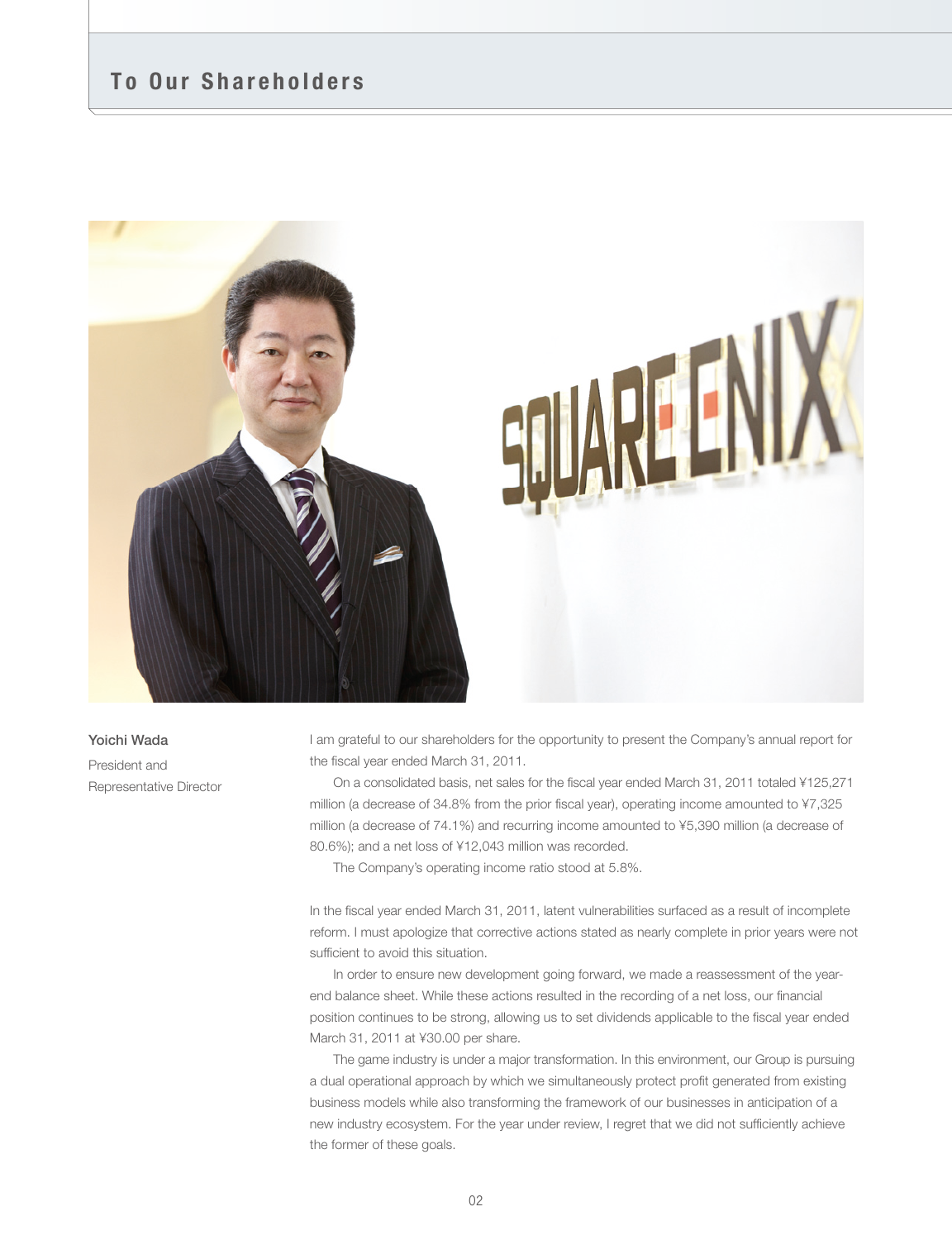While the rapid pace of change in the operating environment is ongoing, developments are in-line with our prior expectations. Therefore, our basic strategy remains unchanged.

**1. Globalization**

- **2. Becoming "Network Centric"**
- **3. Strengthening Own-IPs**

I would like to discuss each of these strategic pillars later.

# **The Year's Shortcomings**

We did not have success from our new releases during the year.

 Amid the intensification of competition in the console game software market, a polarization has emerged between the very best games and those which do not earn a profit. Our mistake was not reacting with sufficient regard to such an environment. We failed to thoroughly perfect certain products in the rush to launch new IPs. The release of mid-class debut titles with an intention to raise quality in future iterations can be seen as our failure. Further, we stumbled in the launch of our "FINAL FANTASY XIV" online game, a title which held our utmost confidence.

 Weakness was discovered in the management of the development organization. For this, we must apologize to our customers and our shareholders. However, instead of giving up and shutting down, we have renewed the team and are working hard to recover the FINAL FANTASY brand and rebuild our presence in the MMORPG space. Progress is taking place at an extremely high rate, and we are enthusiastic about the revival to "top-title" status in the near future.

Learning from these mistakes, we decided to concentrate our focus on approximately 10 new and existing key franchises from the second half of the fiscal year under review. For these titles, we have established a development system without compromise. As a result, we delayed the launch of the upcoming "DEUS EX: HUMAN REVOLUTION" from the fiscal year under review upon our decision to spend more time in further polishing the quality of the title.

 The weakness of new releases, a stumble in "FINAL FANTASY XIV" and the delay of "DEUS EX: HUMAN REVOLUTION" were the primary factors resulting in operating income of ¥7.3 billion, substantially lower than forecast at the start of the fiscal year and the lowest level in our company history.

# **Preparation for Recovery**

First of all, at the time of preparing our year-end financial statements, we conducted a thorough reassessment of our balance sheet.

 From operating income of ¥7.3 billion to a net loss of ¥12.0 billion, excluding a foreign exchange loss of ¥2.1 billion, there is a difference of ¥17.2 billion.

 51% of this amount, or ¥8.8 billion, was the result of a goodwill write-down. The amounts of goodwill previously recorded for EIDOS and TAITO were based on assumptions of industry conditions at the time of their respective acquisitions. While the underlying value of each business continues to be high, we decided it necessary to more conservatively value future earnings generation from planned business models given the dramatic industry transformation.

Further, certain development cancellations and related losses amounted to ¥4.4 billion, or 26% of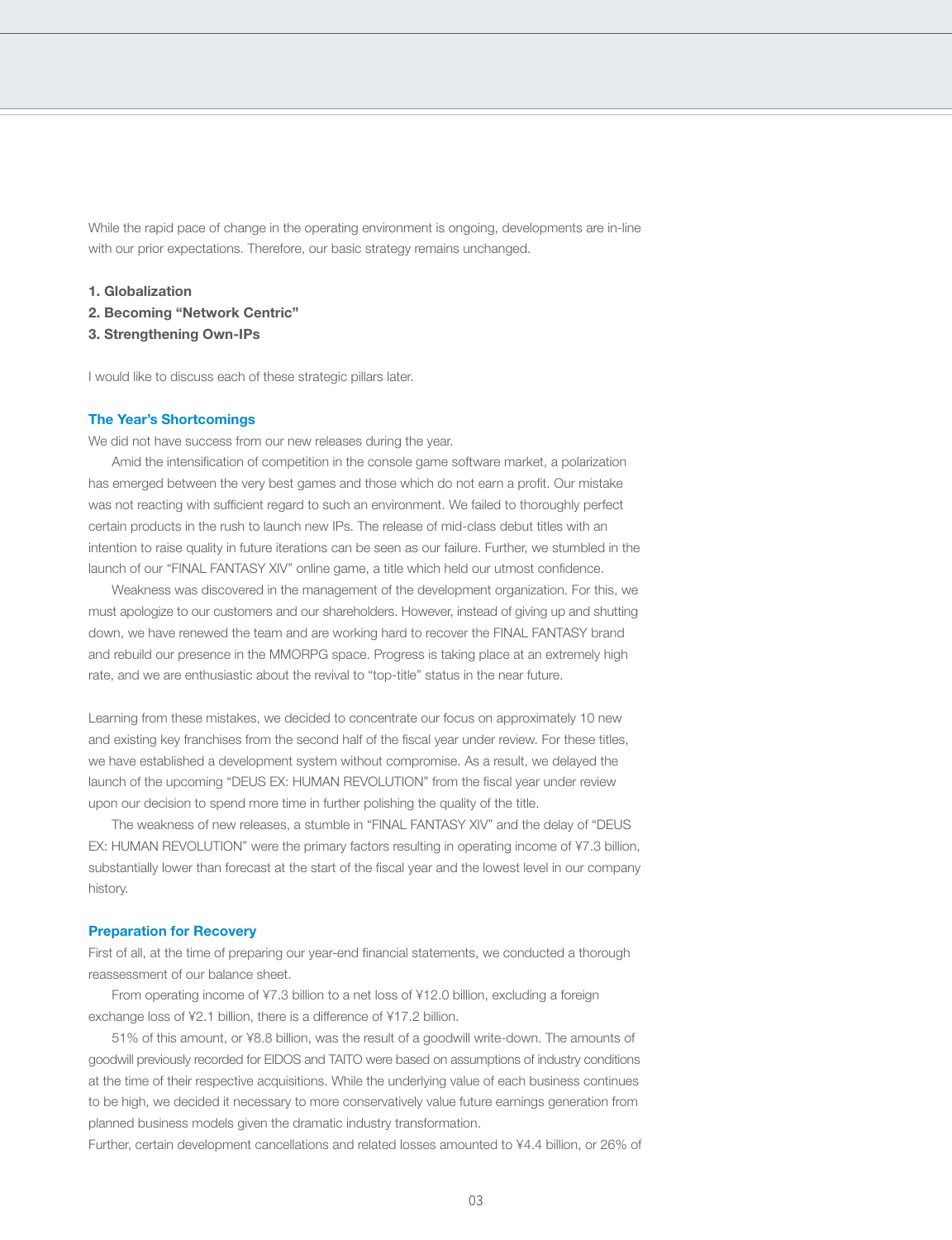the aforementioned difference. These losses were recorded as we decided to refocus our attention on fewer, stronger titles.

 While the balance of the content production account increased from ¥16.0 billion to ¥19.9 billion, the composition is changing dramatically as we pursue global development. At present, already more than 40% is recorded at development studios outside Japan (Figure1).

 Including taxes of ¥2.0 billion yields a total of about 90% of the difference explained above.

 While I regret concerns that may have been caused by our swing to a loss during the fiscal year ended March 31, 2011, the real nature of the loss is as described above. Finally, the vast majority of the decline in total assets was due to goodwill and the planned payback of capital for corporate bond redemptions, while extraordinary loss items were related to valuations and did not materially impact capital flows. As a result, our cash balances have not fallen (Figure 2).

Financial treatment is important, however, in the end this is accounting for the past. It goes without saying that our business and how we energize our vital human resources are more important. In addition to reorganization and a review of the chain of command, we also improved our internal communication methods from those based on a hierarchical organization to a

system in which management can communicate directly with all employees as a tool for conveying Group vision as well as business directives. Moreover, in order to promote the active and honest exchange of views among employees, we have begun holding workshops on various topics and information exchange events. I believe that the transformation of our Group's culture is our most critical issue and the fastest road to success.

# **New Signs**

While fundamentally changing Group culture is not an easy task, we have already started to see some teams leading the way with good results. At the E3 game show held in June 2011, the quality of our various titles earned extremely high praise (Figure 3). With enhancing brand value a top priority for the Group, these are certainly very encouraging examples.

 In addition, we are starting to see the fruits of our labor in the creation of new genres. Our browser game launched in August 2010 called "SENGOKU IXA" has already grown to become a significant earnings generator. In addition, several of our social game releases have also achieved success in the market. Using the feedback we are receiving in these new genres, we are further strengthening our development capabilities.

#### **Content Production Account by Region** Figure 1 Figure 2 **Comparison of Total Assets E3 Expo, U.S. (June 2011)**





#### **Future Titles Earn Wide Acclaim Figure 3 E3 Expo, U.S. (June 2011)** (Announced June 30, 2011)

**"TOMB RAIDER"** (Due: Autumn 2012) **21 Awards, 68 Nominations**  Best Action Game (IGN), etc.

**"HITMAN ABSOLUTION"** (Due: 2012) **19 Awards, 50 Nominations** Best of Show (GameSpot), etc.

(Due: August 2011 N. America/Europe; September 2011 Japan) **"DEUS EX: HUMAN REVOLUTION" 4 Awards, 19 Nominations**

(Due: December 2011 Japan; January 2012 N. America; Early 2012 Europe) **"FINAL FANTASY XIIIɅ2" 1 Award, 12 Nominations**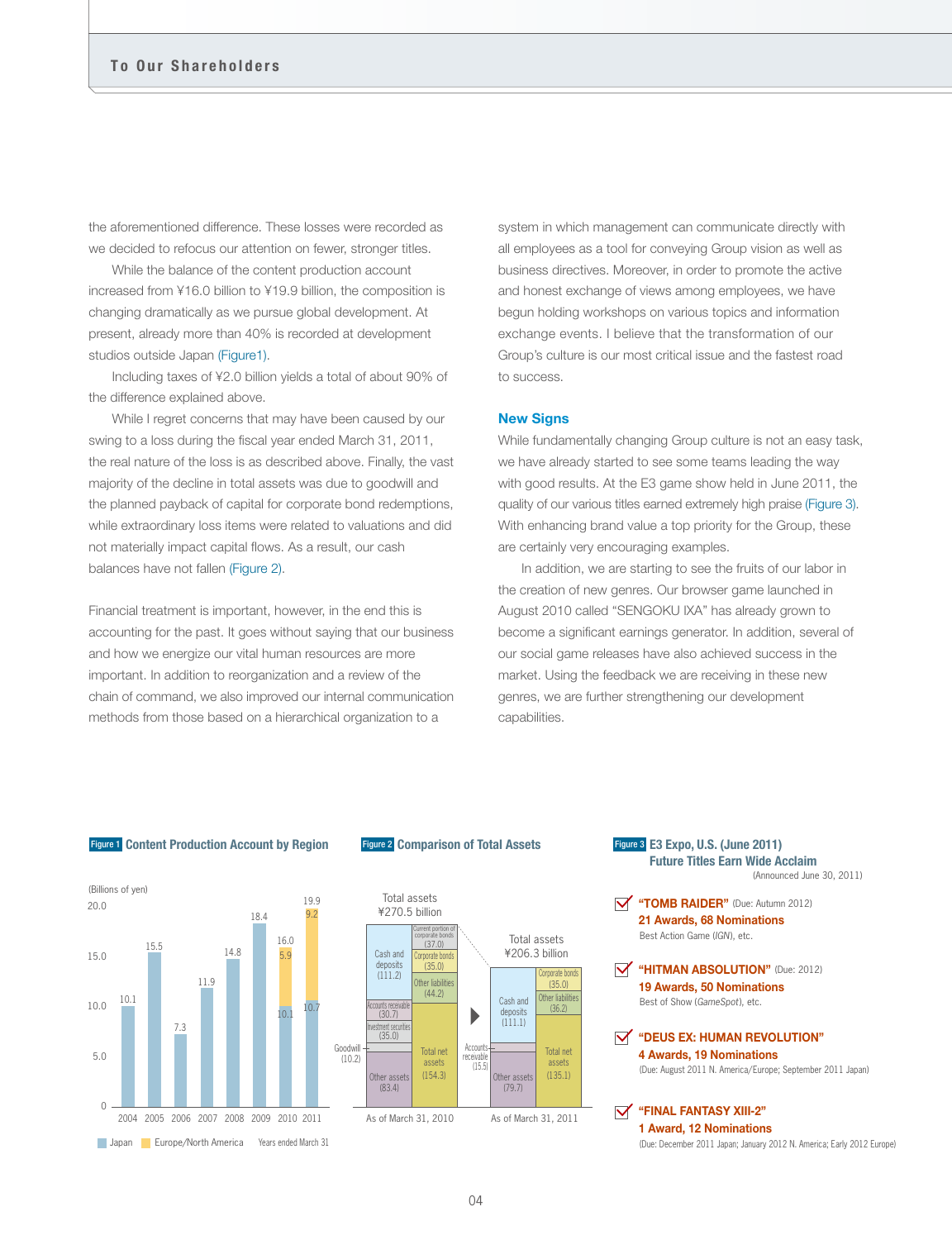

# Figure 4 **The Game Industry—Growing on Lower Investment Requirement to Play**

#### **Historical Development of the Game Industry**

For a deeper understanding of our basic strategy, I would now like to describe our outlook for the gaming industry while reviewing historical developments to date. Our Group created, and is now implementing, a strategy based on a clear understanding of the game industry's history.

Within the growth of the games industry, there is a clear trend appearing.

 Games are an incredibly complex application, and making them work requires an environment of incredibly high capabilities. In order for a customer to play a game, such application software requires an investment in the operating environment, namely hardware. As the required investment in the environment is reduced, the entry barrier for consumers is lowered and the game industry grows (Figure 4).

 In the early stages of the video game industry, making a game run was difficult and each individual game required its own unique hardware. To that end, arcade owners purchased machines, and the business model saw these owners spread the investment cost to their customers in the form of coin operations.

 Next, Nintendo developed its Nintendo Entertainment System (NES), and the investment cost for the average consumer to own a game machine was greatly reduced. This was the birth of the home video game console industry.

 From there, the console game market grew quickly as the capabilities of each game console advanced and third-party developers increased the overall supply of software.

In 2000, when the PlayStation 2 System was released, the concept of the game console as a games-only device disappeared. At one price, you gained both a game console and a DVD player, which had the effect of dramatically reducing the consumer's investment in the environment specifically to play games.

 In the years following, people gained the ability to play games on mobile phones in Japan. With this, we entered the age of general purpose devices capable of playing games. While PCs had been capable of playing games for some time, PCs with such extremely high specifications required by games began to serve as de facto game consoles. Now, however, we find that even average PCs are capable of allowing people to enjoy games as well.

 Since the 2007 debut of the iPhone, smartphones and tablet PCs have spread rapidly, fully establishing the lifestyle of playing games on general purpose devices. Furthermore, around 2006, all game devices became connected to the Internet, which can be viewed as a critical aspect of the industry's subsequent expansion.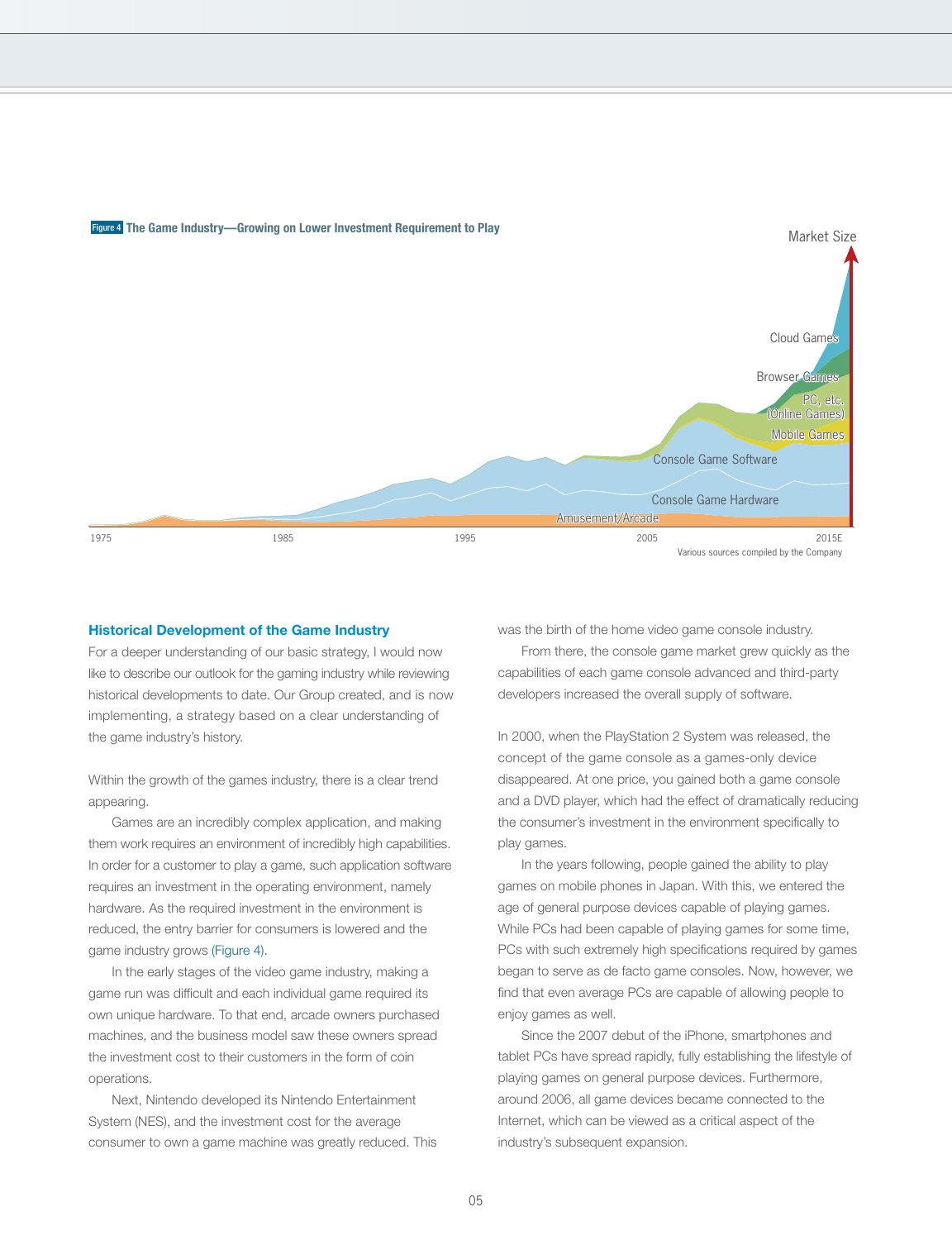As it became possible to play games on all devices, the barrier in form of investment required for hardware began to disappear. From now on, we must focus our attention on software as the platform for playing game applications.

 In the next stage of development, the focal point becomes whether games are playable on application software, such as browser and Flash, as standard features in PCs.

In the coming years, I believe the capabilities of this software will grow tremendously and allow the market to expand to customers who lacked awareness of games in the past (this is already happening).

 The dramatic expansion of the customer base and the permeation of the network environment will cause both business models and content design to transform fundamentally. From now on, only those who are able to create true innovation in response to this new marketplace will be leaders.

The era of physical media such as DVDs selling through physical channels of retail stores and marketing methods primarily through mass media is coming to an end. Now, the important point is how to best utilize social media networks as sales channels. Furthermore, revenue models will evolve from onetime, fixed priced sales to a pay-as-you-go billing ("freemium" being one example).

 On top of business models changing, content design must also evolve. Values required going forward are fundamentally different from those of the past. In this industry which is not cooling down, but rather, expanding substantially, most game publishers, including us, are struggling to make a leap forward in the midst of such an evolution of values.

Furthermore, what comes next is cloud gaming.

 Assuming the availability of a network environment, data storage and processing are performed by servers. When we move to this stage, content and services are managed on the servers, leading to the emergence of a new entertainment market whereby not just games, but many forms of entertainment, are fused together.

 Here, I should touch upon a common question. The question is whether or not the browser and cloud are only able to penetrate the market with simple games and full-scale games remain on consoles. I believe that these new platforms are not inferior, but rather, will evolve, whereby the boundary between consoles and other devices will disappear. This is the